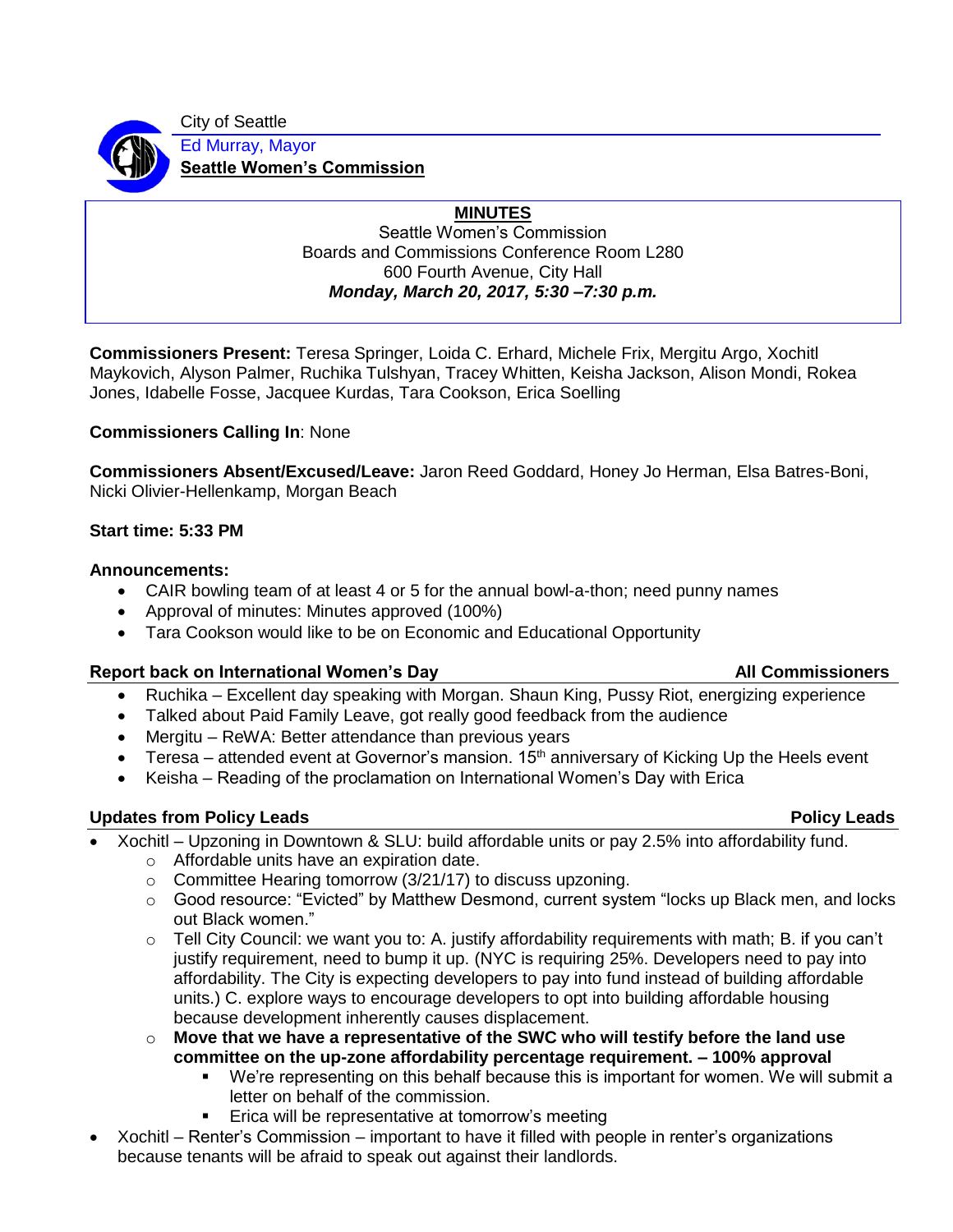- Rokea on HALA focus group. City will continue to up-zone across city. Affordable housing will look more like Othello Housing. Storefronts. Median income is \$36,000/year. TANF is only \$400/month max. Not even section 8 is meeting rental requirements of Seattle area. Still creating more segregation. HALA had set things, they wanted HALA focus groups to approve it in the focus group.
- Tracey Childcare Policy: Childcare Task Force assembled by Councilmember Herbold to study the potential of a multiemployer voucher system to offset cost of childcare in the University District.
	- o Not sure where things stand with developing.
	- $\circ$  Xochitl: Councilmember O'Brian's "Street Vacation" has different expectations between developers and community organizations for what constitutes community enhancement by developers—but could be used to leverage childcare.
- Ruchika Paid Family Leave (PFL): meeting with Seattle Chamber of Commerce for off the record meeting about PFL next month; will update at next meeting.
	- o Asked to write a piece for Crosscut about "what can we do at a state and local level if Planned Parenthood funding gets cuts?" – wants to write as a Commissioner. Needs to be done the first week of April.
	- o **Motion to allow Ruchika to write an article as a SWC Commissioner about funding for PP if it gets defunded. – 100% approval.**
- Ruckika Catalyze Seattle: research about lack of gender parity in tech startups to find out about their experiences.
	- $\circ$  70% of men & <1% of women in local tech startups had a spouse who's a stay-at-home parent.
	- o Good data and good numbers from a small study for future use if needed: catalyzeseattle.org

## Work Plan Check-In & Strategy **All Commissioners** All Commissioners

- Idabelle: Someone needs to change the bylaws to reflect new structure of Policy Leads
	- o Address: How do these things happen?
	- $\circ$  Some folks who have been on the commission for a long time have lots of institutional knowledge. It would be good to train us all in doing those things
	- o Michelle: 2013 bylaws rewritten after several years. Approved in June 2014. Rewrote sections and sent texts with highlighted changes for everyone to review and then voted on them at next meeting. Was interfacing with SOCR to ensure it was legitimate.
	- o Tracey: have ways of transferring institutional knowledge at each committee meeting (e.g. how to write proclamations, how to connect with Councilmembers, walkthrough how to write a resolution, looking at historical legislative action of the SWC, different relationships the SWC has had previously with Councilmembers, organizations, and others, invite former members to our panel, etc.) Have a way to concretize our standard operating procedures & institutional knowledge. Invite Councilmembers and have them bring a legislative aid – have this be an entryway into meeting with Councilmembers.
	- o Mergitu: we used to have an assigned councilmember who you kept up with.
	- o **April 17th: Invite past commissioners back. Share how the SWC has historically impacted change. Also, getting driving forces behind advancing policy changes with the current Mayor (e.g. local labor leaders)**
	- o **May: Loren to present about resolution drafting & structure ("The Anatomy of a Resolution") and Proclamations**
	- o **June: Using prior policy initiatives as case studies**
	- o **Co-chairs to assign Commissioners to Councilmembers**
- Michelle: Denim Day April is Sexual Assault Month (April  $26<sup>th</sup>$  Denim Day: campaign against Italian ruling stating a woman consented to her rape by wearing tight jeans). Endorse
	- o Move that the SWC endorse the global campaign called "Denim Day" observed on April  $26<sup>th</sup>$ , including outreach to key partners in the City of Seattle  $-100\%$  approval.
	- o DenimDayInfo.org Peace Over Violence Organization
	- o Will need to write a proclamation.

## **Jeannette Williams Award All Commissioners**

• Individual, Organization, and Business